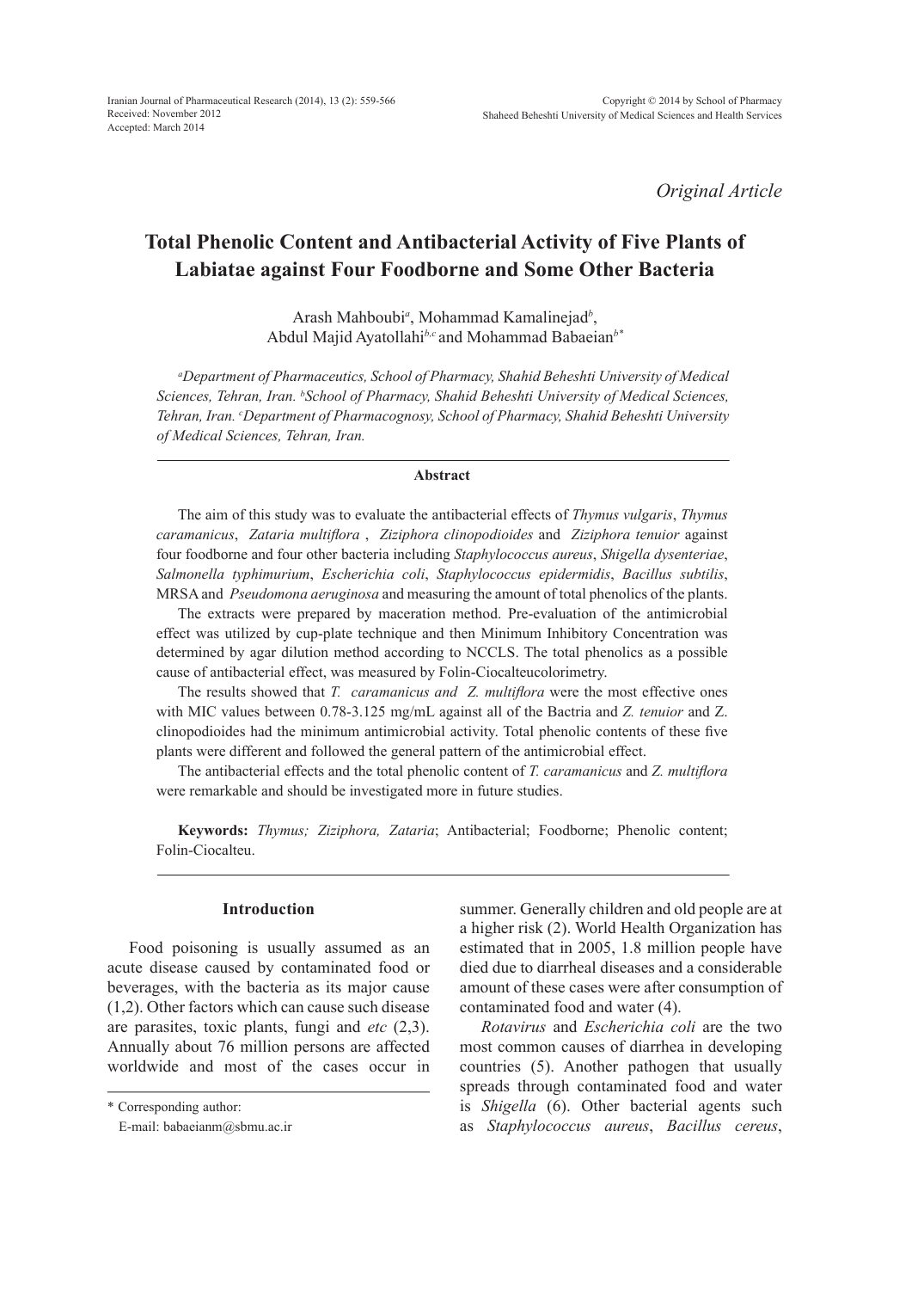*Clostridium perfringens*, *Clostridium botulinum*, *Vibrio cholerae*, *Campylobacter jejuni,* and *Vibrio parahaemolyticus* are involved in the incidence of food poisoning (7,8). Foodborne disease is usually mild but can also be fatal (7). These diseases may have long-term and variable symptoms such as watery or bloody diarrhea, meningitis, chronic renal disorders, and respiratory, immunologic and cardiovascular complications (9,10). In Iran, the main pathogens causing diarrhea seems to have a different pattern in comparison to the many developed countries. In Iran *Escherichia coli* has been reported as the most common cause of diarrhea and Shigella is the most common cause of bacterial dysentery. Because pork is not consumed in Iran, Yersiniosis is not common (11). In 2006, 26 foodborne illness outbreaks have been reported in Iran, but some researchers said that the extent of the problem is certainly much greater; the most commonly found causative agents were *Eschericia coli*, non-typhi *Salmonella, Salmonella typhi, Shigella, Staphylococcus aureus, Entamoeba histolytica*, and *Rotavirus* (12).

Today, chemicals are used widely to prevent or delay food spoilage. There are evidences of carcinogenic and toxic effects of these preservatives. So food manufacturers and consumers should be careful applying such materials (13). Recently due to increased consumer awareness, growing interest to use natural preservatives such as essential oils and natural materials with antimicrobial effects has been occurred (14, 15).

In this study five plants of Labiatae family including *Thymus vulgaris*, *Thymus caramanicus*, *Zataria multiflora*, *Ziziphora clinopodioides* and *Ziziphora tenuior* with fairly similar properties in botanical characteristics and applications (3,16-25) were investigated. There are some reports of similarities in their chemical composition too (16-24,26). These plants are commonly known and used to relieve many diseases such as gastrointestinal disorders. *In-vitro* antimicrobial effect of the essential oils and extracts of some of these five plants have been confirmed against some species of bacteria. Essential oil and extract of *T. vulgaris (*Avishan-e-Baghi) have shown inhibitory effect against *Bacillus cereus*, *Salmonella*, *Proteus* and *Eschericia coli* (27- 29). Several studies showed antimicrobial effect of essential oil of *Z. clinopodioides* (Avishane-Barik) and its extract against pathogens such as *Bacillus subtilis*, *Salmonella*, *Klebsiella*, *Streptococcus faecalis*, *Enterobacteraerogenes* and *Eschericia coli* (30-33). A few studies confirmed antimicrobial effect of the essential oil of *T. caramanicus* (Avishan-e-Kermani) against some bacteria like *Staphylococcus aureus*, *Bacillus subtilis*, *Eschericia coli* and antimicrobial effect of its extract against Helicobacter pylori has been investigated (34, 35). Antimicrobial effects of essential oil of *Z. tenuior* (Kakouti) against several bacteria such as *Staphylococcus aureus*, *Bacillus subtilis*, *Klebsiella*,*Eschericia coli* and *Proteus* have been studied (26). Studies show that essential oil and extract of *Z. multiflora* (Avishan-e-Shirazi) have antimicrobial activity against some bacteria such as *Salmonella*, *Staphylococcus aureus*, *Bacillus cereus*, *Proteus*, *Shigella flexneri*, *Enterococcus faecalis* and *Klebsiella* (17, 18, 36, 37). Crude *T. vulgaris* is used commonly in gastrointestinal disorders and as an antimicrobial agent (19). In Iranian folk medicine leaves of *T. caramanicus* is used in treatment of Rheumatism, skin disorders and as an antibacterial agent (19,35). In Iran *Z. clinopodioides*is known as drug, spice and antimicrobial agent among people (20,21). Decoction of *Z. multiflora*is used to relieve gastric complications and common cold popularly (20). *Z. tenuior* is used to relieve common cold symptoms and gastrointestinal complications traditionally and like Zataria and some types of thymus as condiments for yoghurt and doogh (3, 20, 22-24, 38).

According to pattern of foodborne pathogens in Iran and lack of available studies on the antimicrobial effects of these plants against foodborne bacteria with considering the common use of these five plants as food additives in Iran (20, 39), the antimicrobial effects of hydroalcoholic extracts of these five medicinal plants against some foodborne pathogens including *Staphylococcus aureus*, *Shigella dysenteriae*, *Salmonella typhimurium* and *Escherichia coli* and four more bacteria including *Staphylococcus epidermidis*, *Bacillus subtilis*, Methicillin-resistant *Staphylococcus aureus*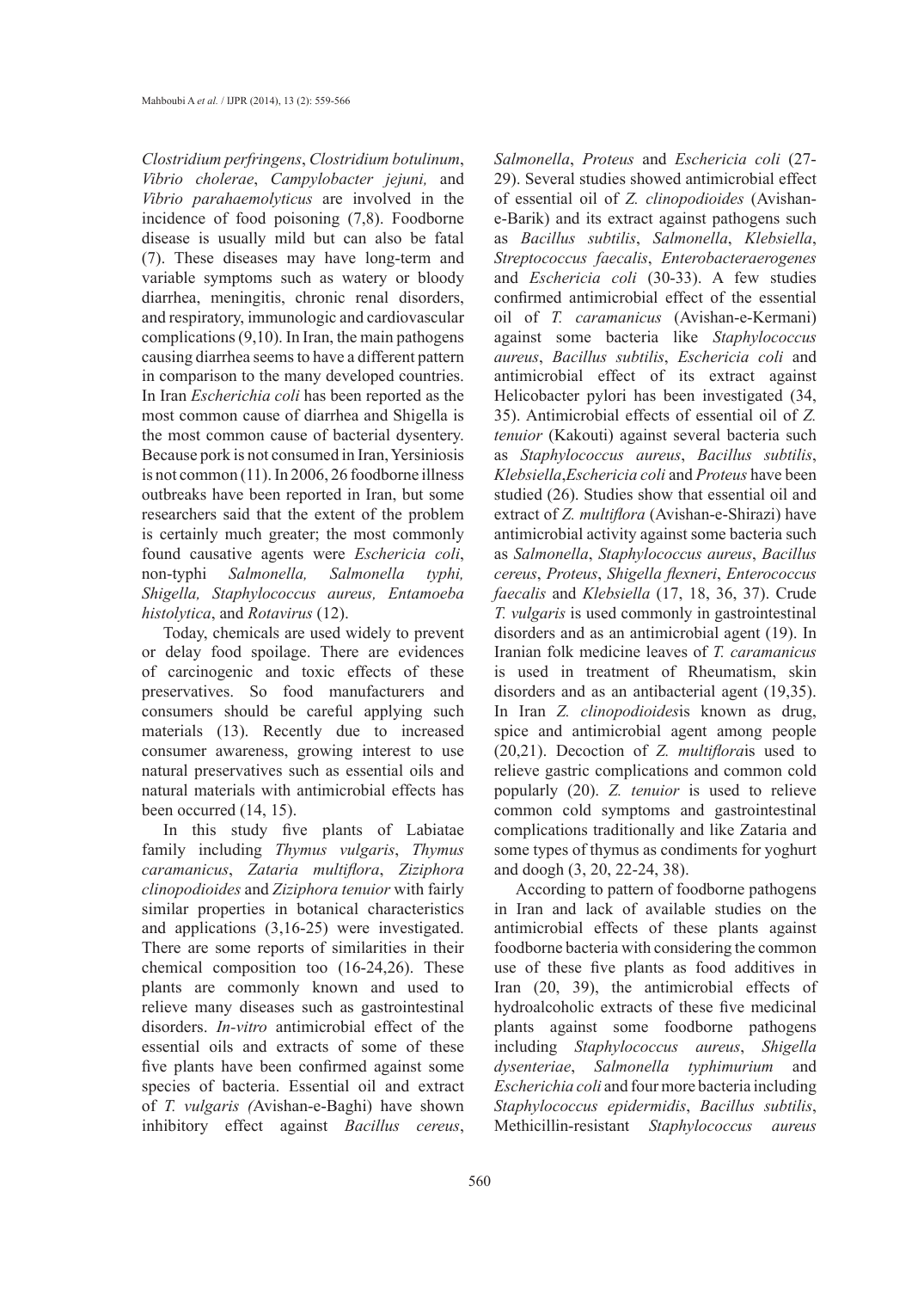(MRSA) and *Pseudomona aeruginosa* were investigated. In order to explain the antibacterial effects of the extracts, their phenolic content as possible root of effects were determine by Folin-Ciocalteu colorimetric method.

#### **Experimental**

## *Collection of medicinal plants and spices*

*T. vulgaris, T. caramanicus, Z. multiflora*, *Z. clinopodioides* and *Z. tenuior* were collected from botanical garden of research center of Agriculture in Tehran, Karkas Mountain in Natanz, Jahrom, Shahre-babak mountains and Khodabandeh respectively and were identified and confirmed in medicinal plants laboratory of Department of Pharmacognosy, school of pharmacy, Shahid Beheshti university of Medical Sciences, Tehran, Iran. Aerial parts of the plants stored in a dry and dark place for about 72 h to get dried.

#### *Extraction procedure*

The extracts obtained by maceration; 200 g of powdered aerial parts of each plant were immersed in 1000 mL of ethanol (Merck, Germany) and water in equal proportions. Samples were mixed for 48 h on a shaker (Heidolph, Germany) at room temperature. The extraction of the plants samples were repeated for 2 more times. The solvent of the extract was evaporated by rotary evaporator (Heidolph, Germany). Dry extracts were stored in sterile and light protected containers and at 4°C.

## *Bacterial strains and culture media*

Lyophilized bacteria; *S. aureus*(ATCC: 6538), *S. typhimurium*(ATCC: 14028), *E. coli*  (ATCC: 8739), *S. dysenteriae*(PTCC: 1188), *S. epidermidis*(ATCC:12228), *B. subtilis* (ATCC:6033), MRSA (ATCC:33521) and *P. aeruginosa*(ATCC:9027) were purchased from the Persian Type Culture Collection (PTCC), Tehran, Iran and cultured in SCDA (Soybean-Casein Digest Agar, Merck, Germany) medium and incubated at 37 °C for 24 h.

#### *Determination of inhibition zone*

Pre-evaluation of antimicrobial effects of the extracts were performed using Cup-Plate method. The microbial suspensions of each bacterium with turbidity correspond to 0.5 McFarland  $(1 \times 10^8)$  Microorganisms) were prepared by normal saline, spectrophotometericaly and spread thoroughly on the surface of plates filled with MHA (Muller-Hinton Agar, Merck, Germany) medium. The wells with diameters equal to 8 mm filled with 100 µL of different concentration of the extracts including: 200, 100, 50, 25 and 12.5 mg/mL dissolved in water/ Tween 20 (80:20). Solvent (water and Tween 20 (80:20)) was used as a negative control. The plates were incubated for 24 h at 37 °C. Cup-plate method was performed 2 times and the average diameters of inhibition zones for different concentrations were determined.

## *Determination of minimum inhibitory concentration*

Determination of minimum inhibitory concentration (MIC) was utilized by agar dilution method based on National Committee for Clinical Laboratory standards (NCCLS) (40). Extract of each plant was mixed completely with melted MHA to make homogeneous concentrations equal to: 200, 100, 50, 25, 25, 12.5, 6.25, 3.12, 1.56 and 0.78 mg/mL. The bacterial suspensions correspond to 0.5 McFarland were made and diluted 10 times with sterile normal saline.  $2 \mu L$ of each bacterial suspension was spotted on the surface of each medium. A plate without plant extract was considered as negative control. The plates were incubated at 37 °C for 24 h. MIC evaluation was repeated 2 times more.

#### *Total phenolics assay*

The amounts of phenolic compounds in the extracts were determined by Folin-Ciocalteu colorimetric method (41). The estimation of phenolic compounds in the extracts was carried out in triplicate and calculated by a calibration curve obtained with Gallic acid (Merck, Germany) as a standard. Total phenolics were expressed in percent as Gallic acid equivalents in dry extract matter.

## *Statistical analysis*

Raw data of antibacterial effect was analyzed and compared by GraphPad Prism 5 software using two-way ANOVA and Bonferroni post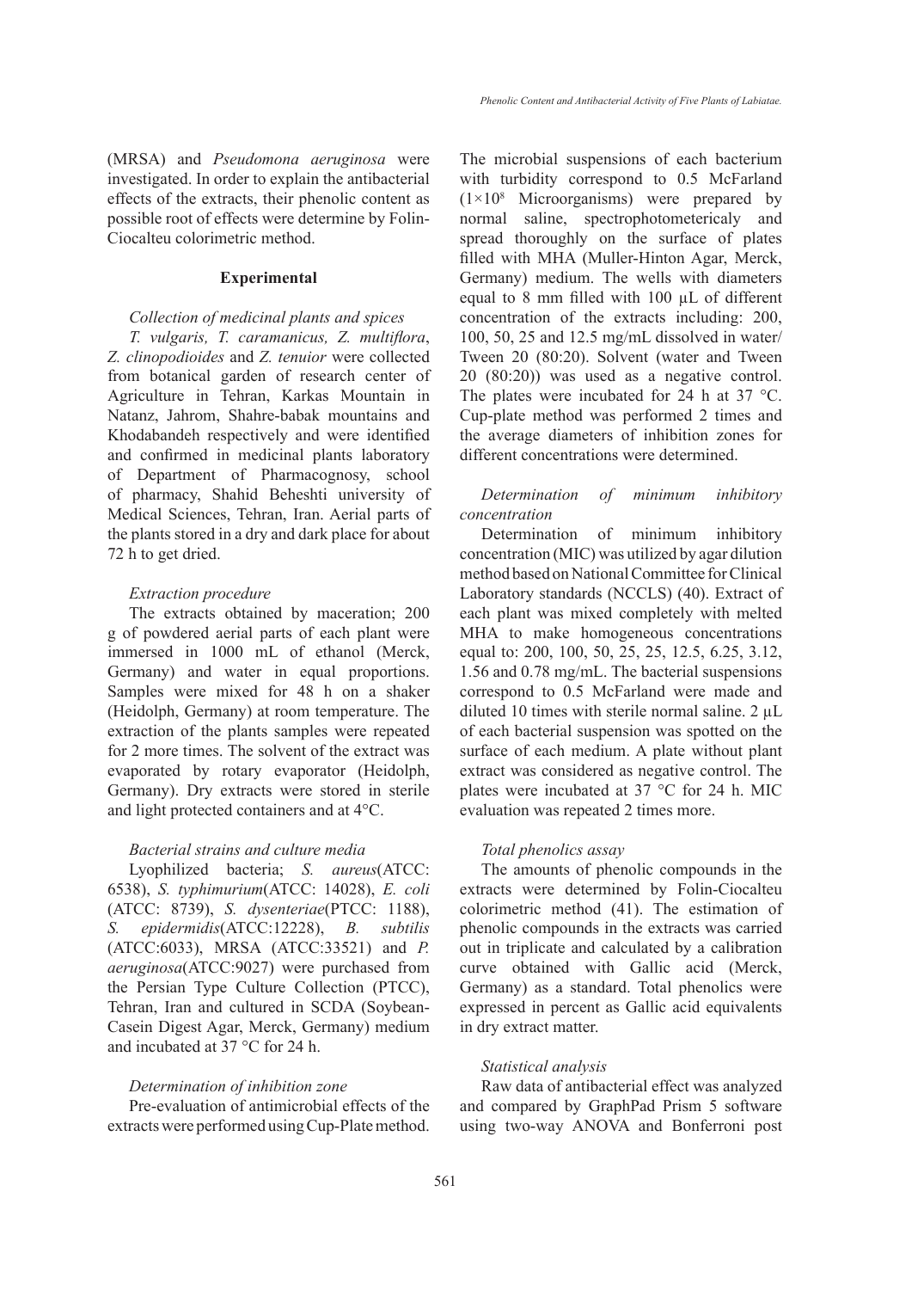| Plant             | <b>Concentration of</b><br>extract(mg/mL) | S. aureus      | E. coli                       |                |                |                | S. typhimurium S. dysenteriae B. subtilis S. epidermidis |                | MRSA P. aeruginosa |
|-------------------|-------------------------------------------|----------------|-------------------------------|----------------|----------------|----------------|----------------------------------------------------------|----------------|--------------------|
|                   | 12.5                                      | $11.5 \pm 0.5$ | $18 \pm 0$                    | 17±0           | $12.5 \pm 0.5$ | $8\pm0$        | $17.5 \pm 0.5$                                           | $20 \pm 0$     | $11.5 \pm 0.5$     |
| T. vulgaris       | 25                                        | $12 \pm 1$     | $18 \pm 0$                    | $21.5 \pm 1.5$ | $14 \pm 0$     | $8 \pm 0$      | $22.5 \pm 0.5$                                           | $25.5 \pm 0.5$ | $12 \pm 1$         |
|                   | 50                                        |                | $12.5 \pm 0.5$ $20.5 \pm 0.5$ | $23.5 \pm 0.5$ | $16.5 \pm 0.5$ | $11.5 \pm 0.5$ | $25 \pm 0$                                               | $22 \pm 0$     | $14.5 \pm 0.5$     |
|                   | 100                                       | $13 \pm 0$     | $22.5 \pm 0.5$                | $25.5 \pm 0.5$ | $16.5 \pm 0.5$ | $13.5 \pm 1.5$ | $35 \pm 0$                                               | $24.5 \pm 0.5$ | $21.5 \pm 1.5$     |
|                   | 200                                       |                | $15.5 \pm 0.5$ $26.5 \pm 1.5$ | $27.5 \pm 0.5$ | $18 \pm 0$     | $18 \pm 0$     | $38 \pm 0$                                               | $28.5 \pm 0.5$ | $29 \pm 1$         |
|                   | 12.5                                      | $17.5 \pm 0.5$ | $8 \pm 0$                     | $26 \pm 4$     | $14 \pm 1$     | $13.5 \pm 0.5$ | $32 \pm 0$                                               | $20.5 \pm 1.5$ | $16 \pm 1$         |
|                   | 25                                        | $16.5 \pm 0.5$ | $8\pm0$                       | $21.5 \pm 0.5$ | $17.5 \pm 0.5$ | $15 \pm 0$     | $36 \pm 0$                                               | $21 \pm 1$     | $17 \pm 1$         |
| T. caramanicus    | 50                                        | $19 \pm 1$     | $14.5 \pm 1.5$                | $24 \pm 0$     | $18 \pm 0.5$   | $16 \pm 0$     | $40 \pm 0$                                               | $27 \pm 1$     | $23.5 \pm 0.5$     |
|                   | 100                                       | $22.5 \pm 0.5$ | $20 \pm 0$                    | $25.5 \pm 0.5$ | $17 \pm 0$     | $18 \pm 0$     | $40 \pm 0$                                               | $33 \pm 1$     | $33 \pm 3$         |
|                   | 200                                       | $24 \pm 1$     | $28 \pm 2$                    | $27.5 \pm 0.5$ | $18.5 \pm 1.5$ | $2\pm 0$       | $40 \pm 0$                                               | $35.5 \pm 0.5$ | $39 \pm 1$         |
| Z. multiflora     | 12.5                                      | $18 \pm 0$     | $10 \pm 1$                    | $18 \pm 0$     | $17 \pm 0$     | $17 \pm 0$     | $30 \pm 0$                                               | $1.4 \pm 1$    | $13 \pm 0$         |
|                   | 25                                        | $20.5 \pm 0.5$ | $12 \pm 1$                    | $20 \pm 0$     | $19.5 \pm 0.5$ | $19 \pm 1$     | $30.5 \pm 0.5$                                           | $1.5 \pm 0$    | $16 \pm 1$         |
|                   | 50                                        | $20 \pm 1$     | $13.5 \pm 0.5$                | $21 \pm 0$     | $20 \pm 0$     | $16 \pm 0$     | $35 \pm 1$                                               | $21 \pm 1$     | $20 \pm 0$         |
|                   | 100                                       | $25.5 \pm 0.5$ | $16 \pm 1$                    | $24 \pm 0$     | $21 \pm 1$     | $2\pm 0$       | $40 \pm 0$                                               | $25.5 \pm 0.5$ | $35 \pm 0$         |
|                   | 200                                       | $25.5 \pm 0.5$ | $18 \pm 2$                    | $27.5 \pm 0.5$ | $25 \pm 1$     | $23 \pm 1$     | $40 \pm 0$                                               | $26 \pm 1$     | $40 \pm 0$         |
| Z. clinopodioides | 12.5                                      | $11 \pm 0$     | $8 \pm 0$                     | $13.5 \pm 0.5$ | $13 \pm 0$     | $8 \pm 0$      | $19 \pm 1$                                               | $13 \pm 0$     | $14 \pm 1$         |
|                   | 25                                        | $13 \pm 0$     | $8 \pm 0$                     | $15.5 \pm 0.5$ | $15 \pm 0$     | $9 \pm 1$      | $24.5 \pm 0.5$                                           | $15 \pm 1$     | $15.5 \pm 0.5$     |
|                   | 50                                        | $14 \pm 0$     | $9.5 \pm 0.5$                 | $16 \pm 0$     | $15 \pm 0$     | $12 \pm 1$     | $25.5 \pm 0.5$                                           | $19.5 \pm 0.5$ | $16 \pm 0$         |
|                   | 100                                       | $17 \pm 0$     | $11 \pm 1$                    | $18 \pm 0$     | $16 \pm 0$     | $13 \pm 1$     | $27 \pm 0$                                               | $22 \pm 2$     | $18 \pm 0$         |
|                   | 200                                       | $20.5 \pm 0.5$ | $12 \pm 1$                    | $22 \pm 0$     | $18 \pm 0$     | $14 \pm 1$     | $3\pm0$                                                  | $25 \pm 1$     | $19 \pm 1$         |
| Z. tenuior        | 12.5                                      | $8\pm0$        | $8\pm0$                       | $8\pm0$        | $10 \pm 0$     | $8\pm0$        | $8\pm0$                                                  | $8\pm0$        | $14.5 \pm 0.5$     |
|                   | 25                                        | $8\pm0$        | $8\pm0$                       | $10 \pm 0$     | $13.5 \pm 0.5$ | $8\pm0$        | $13 \pm 0$                                               | $8\pm0$        | $18 \pm 0$         |
|                   | 50                                        | $11 \pm 1$     | $9.5 \pm 0.5$                 | $13 \pm 1$     | $14 \pm 1$     | $14 \pm 1$     | $15 \pm 0$                                               | $11 \pm 0$     | $18 \pm 0$         |
|                   | 100                                       | $12.5 \pm 0.5$ | $10 \pm 1$                    | $15 \pm 1$     | $15 \pm 0$     | $16.5 \pm 0.5$ | $19.5 \pm 0.5$                                           | $12.5 \pm 0.5$ | $19 \pm 0$         |
|                   | 200                                       |                | $14.5 \pm 0.5$ $11.5 \pm 0.5$ | $16 \pm 1$     | $18 \pm 1$     | $18 \pm 1$     | $21.5 \pm 0.5$                                           | $16 \pm 0$     | $2\pm 0$           |

**Table 1.** The mean  $(\pm SD)$  of inhibition zone diameter of extracts in different bacteria (mm),  $n=2$ .

tests. The amounts of total phenolics were compared in five plants using one-way ANOVA and Tukey post hoc.

## **Results**

In this study, the antimicrobial effects of hydroalcoholic extracts of plants *T. vulgaris*, *T. caramanicus*, *Z. multiflora*, *Z. clinopodioides* and *Z. tenuior* againstfour foodborne bacteria: *S. aureus*, *S. typhimurium*, *E. coli* and*S. dysenteriae*  and four more bacteria including: *S. epidermidis*, *B. subtilis*, MRSA and *P. aeruginosa* were investigated. Pre-evaluation of antimicrobial effect of the extracts using cup-plate technique showed that in all extracts at minimum concentration of 50 mg/mL and even more, inhibition zone diameters were considerable

(Table 1). The diameters of inhibition zones of the extracts dilutions were increased with respect to the concentration of the extracts.

In order to determine the MIC values, two fold serial dilutions from concentration of 200 mg/mL to 0.78 mg/mL were used. The MIC values for *T. caramanicus* and *Z. multiflora*  against *S. aureus* were equal to 0.78 and 1.30 mg/mL respectively and less than MIC values of *Z. clinopodioides* and *Z. tenuior*. Antibacterial effect of *Z. multiflora*, *T. caramanicus* and *T. vulgaris* against *E. coli* were more than two other plants with MIC values equal to 1.56, 1.30 and 6.25 mg/mL respectively. *T. caramanicus* and *Z. multiflora* had the most antibacterial effect against *S. dysenteriae, B. subtilis*and MRSA with MIC values ranging between 0.78-3.125 mg/mL. *Z. clinopodioides* and *Z. tenuior* had equal and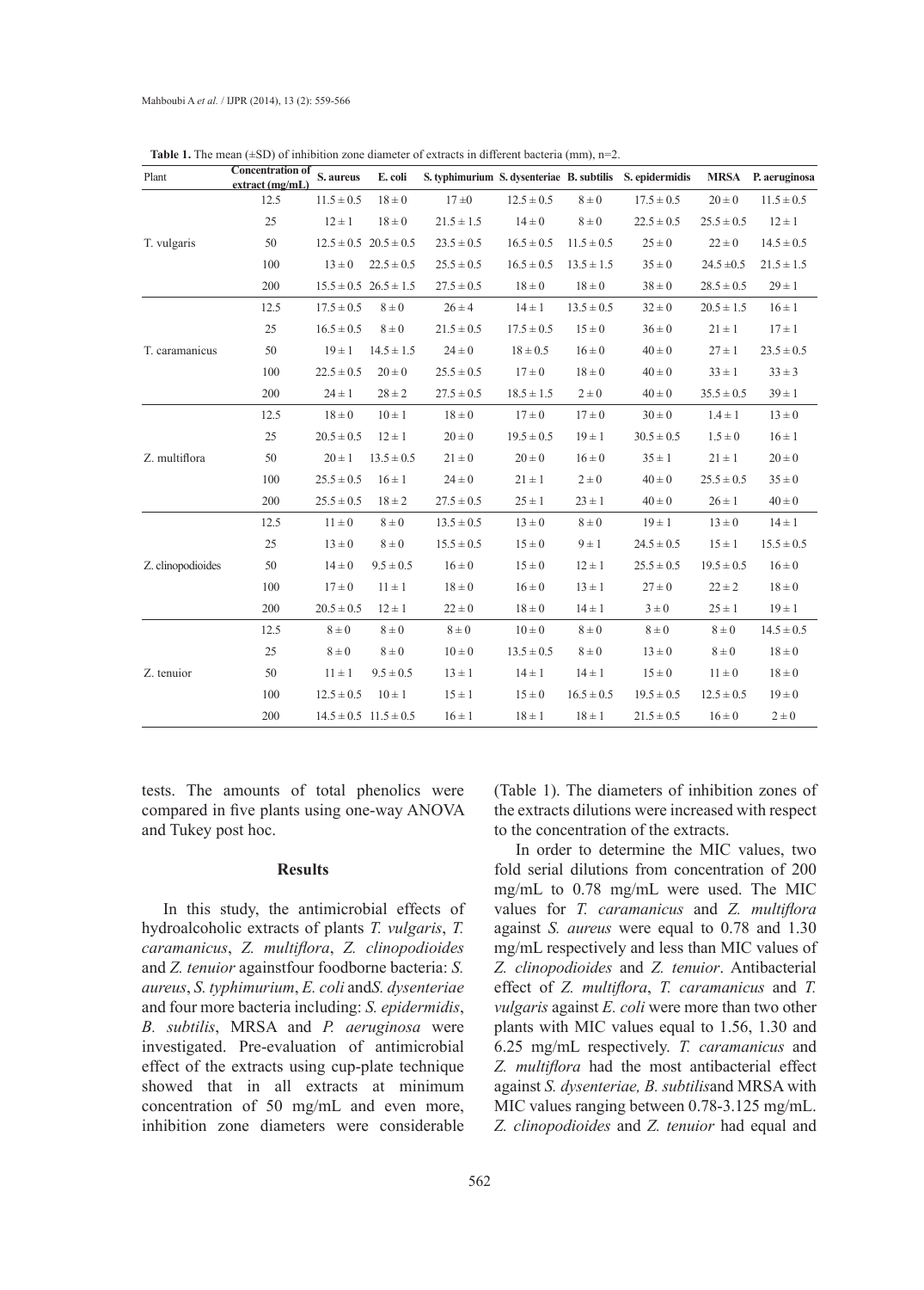| Bac.           | T. vulgaris | <b>T.</b> caramanicus | Z. multiflora | $\overline{\phantom{0}}$<br>Z. clinopodioides | $\overline{\phantom{a}}$<br>Z. tenuior | Control |
|----------------|-------------|-----------------------|---------------|-----------------------------------------------|----------------------------------------|---------|
| S. aureus      | 6.25        | 0.78                  | 1.30          | 12.50                                         | 12.50                                  | 8       |
| E. coli        | 6.25        | 1.56                  | 1.30          | 16.66                                         | 20.83                                  | 8       |
| S. typhimurium | 12.50       | 2.60                  | 1.56          | 50.00                                         | 25.00                                  | 8       |
| S. dysenteriae | 12.50       | 0.78                  | 1.56          | 12.50                                         | 10.41                                  | 8       |
| B. subtilis    | 10.41       | 1.56                  | 1.30          | 16.66                                         | 12.50                                  | 8       |
| S. epidermidis | 6.25        | 1.04                  | 1.56          | 12.50                                         | 10.41                                  | 8       |
| <b>MRSA</b>    | 12.50       | 2.08                  | 3.125         | 12.50                                         | 16.66                                  | 8       |
| P. aeruginosa  | 6.25        | 1.30                  | 1.56          | 12.50                                         | 10.41                                  | 8       |

**Table 2.** The mean of minimum inhibitory concentration (MIC) of extracts in different bacteria (mg/mL), n=3.

least antibacterial effect against *S. aureus*, *E. coli*, *S. dysenteriae*, *S. epidermidis*, *B. subtilis*, MRSA and *P. aeruginosa*. Effect of *T. vulgaris* extract against *S. aureus*, *S. dysenteriae*, *S. epidermidis*, *B. subtilis*, MRSA and *P. aeruginosa* was similar to *Z. tenuior* and *Z. clinopodioides* and more than others. Further details are given in Table 2 and Table 3. The rate of antibacterial effect of the plants were compared according to their MIC values using two-way ANOVA and Bonferroni post tests and the p-value less than 0.05 were assumed as significant difference in antimicrobial effect. The results are shown in Table 3.

The amount of total phenolics were evaluated by Folin-Ciocalteu colorimetric method and ranged from 3.785 to 10.247% of dry extract

**Table 3.**comparison of the mean of minimum inhibitory concentration (MIC) of extracts in different bacteria (mg/mL).

| <b>PLants</b>     | S. aureus | E. coli   | S. typhimurium S. dysenteriae B. subtilis S. epidermidis MRSA |           |           |           |           | P. aeruginosa |
|-------------------|-----------|-----------|---------------------------------------------------------------|-----------|-----------|-----------|-----------|---------------|
| T. vulgaris       | <b>NS</b> | <b>NS</b> | ***                                                           | ****      | **        | <b>NS</b> | ***       | <b>NS</b>     |
| T. caramanicus    |           |           |                                                               |           |           |           |           |               |
| T. vulgaris       | <b>NS</b> | <b>NS</b> | ***                                                           | ***       | $***$     | <b>NS</b> | **        | <b>NS</b>     |
| Z. multiflora     |           |           |                                                               |           |           |           |           |               |
| T. vulgaris       | <b>NS</b> | ***       | ****                                                          | <b>NS</b> | <b>NS</b> | <b>NS</b> | <b>NS</b> | <b>NS</b>     |
| Z. clinopodioides |           |           |                                                               |           |           |           |           |               |
| T. vulgaris       |           | ****      | ****                                                          | <b>NS</b> | <b>NS</b> | <b>NS</b> | <b>NS</b> | <b>NS</b>     |
| Z. tenuior        | <b>NS</b> |           |                                                               |           |           |           |           |               |
| T. caramanicus    | <b>NS</b> | <b>NS</b> | <b>NS</b>                                                     | <b>NS</b> | <b>NS</b> | <b>NS</b> | <b>NS</b> | <b>NS</b>     |
| Z. multiflora     |           |           |                                                               |           |           |           |           |               |
| T. caramanicus    | ****      | ****      | ****                                                          | ****      | ****      | ****      | ***       | ****          |
| Z. clinopodioides |           |           |                                                               |           |           |           |           |               |
| T. caramanicus    | ****      | ****      | ****                                                          | $***$     | ***       | $***$     | ****      | **            |
| Z. tenuior        |           |           |                                                               |           |           |           |           |               |
| Z. multiflora     | ****      | ****      | ****                                                          | **        | ****      | **        | ****      | **            |
| Z. tenuior        |           |           |                                                               |           |           |           |           |               |
| Z. multiflora     | ****      | ****      | ****                                                          | ***       | ****      | ***       | **        | ***           |
| Z. clinopodioides |           |           |                                                               |           |           |           |           |               |
| Z. clinopodioides | <b>NS</b> | <b>NS</b> | ****                                                          | <b>NS</b> | <b>NS</b> | <b>NS</b> | <b>NS</b> | <b>NS</b>     |
| Z. tenuior        |           |           |                                                               |           |           |           |           |               |

NS: p-value > 0.05

\*\*\*\*: p-value  $< 0.0001$ 

\*\*\*: p-value < 0.001

\*\*: p-value < 0.01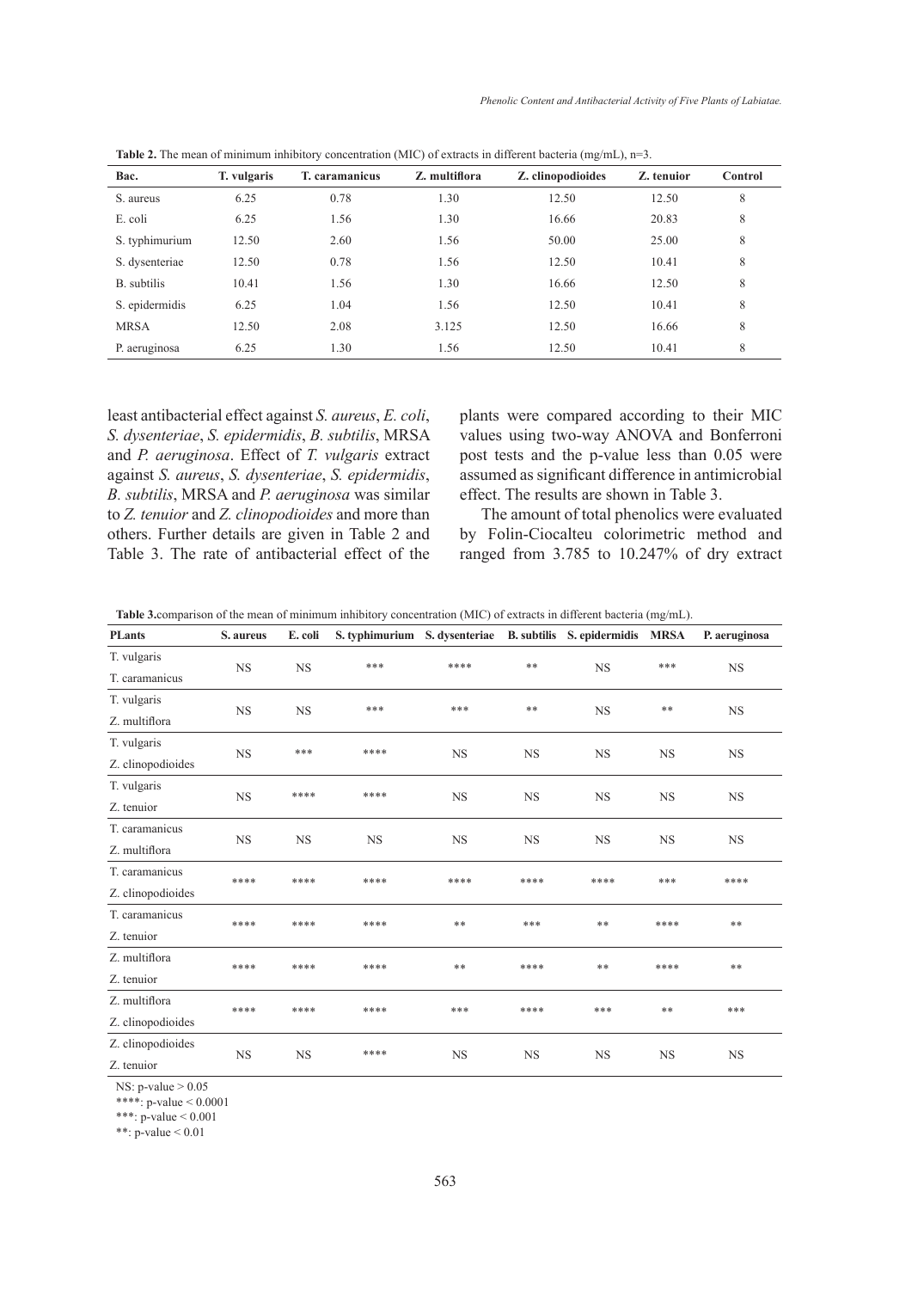

Figure 1. The minimum inhibitory concentration (MIC) of extracts in defferent bacterial species.

matter. The highest levels were detected in *T. caramanicus* and *Z. multiflora* with nonsignificant different values equal to 10.247 and 10.192 respectively ( $P > 0.05$ ). The phenolic content in other three species (*T. vulgaris*, *Z. tenuior* and *Z. clinopodioides*) was significantly different with values equal to 8.337, 4.007 and 3.785% respectively ( $P < 0.001$ ). p-value less than 0.05 were assumed as significant different in phenolic content (Figure 1).

## **Discussion**

Increasing resistance to antimicrobial agents and finding new and relatively low-risk compounds from different natural plants, oriented researchers to evaluate the effect of plants and their active compounds. On the other hand comparing the antibacterial effect of these plants is important for choosing the most appropriate ones. In this study, the effect of hydroalcoholic extract of five species of Labiatae family against four foodborne and some other bacteria were investigated and compared.

The plants of genera *Thymus*, *Zataria and Ziziphora* contain many phytochemical substances including terpenoids and phenolics (32, 36, 42-44). Chemical compositions of these genera are fairly known at least about two of the most important secondary compounds; volatile oils and phenolic compounds. On the other hand, these two classes of compounds are responsible

for the most pharmacological effects of these three genera (39,45,46). Among terpenoids, the phenolic terpenes; thymol and carvacrol, rank highest in importance (21). Studies have shown that these phenolic compounds, especially carvacrol (a main constituent of Avishan-e-Shirazi and Avishan-e-Kermani essential oils) have a high antimicrobial effect  $(35, 47)$ .

According to the results obtained in this study, the antimicrobial effects of the extracts and observed differences may be due to other compounds such as phenolics. On the other hand, total phenolic content determined by Folin-Ciocalteu method is not an absolute measurement of the amount of phenolic materials (48) and it is possible that low-concentration components or interaction between some of the constituents are responsible for the antimicrobial effects (49). It is well-known that phenolic compounds contribute to quality and nutritional value in terms of modifying color, taste, aroma, and flavor and also in providing health-beneficial effects. They also serve in plant defense mechanisms to counteract reactive oxygen species (ROS) in order to survive and prevent molecular damage and damage by microorganisms, insects, and herbivores (48-52).

In general, the differences among the effects of these five plants are probably related to the amount and type of the phenolic compounds, remaining volatile compounds, trace compounds or maybe interaction between constituents.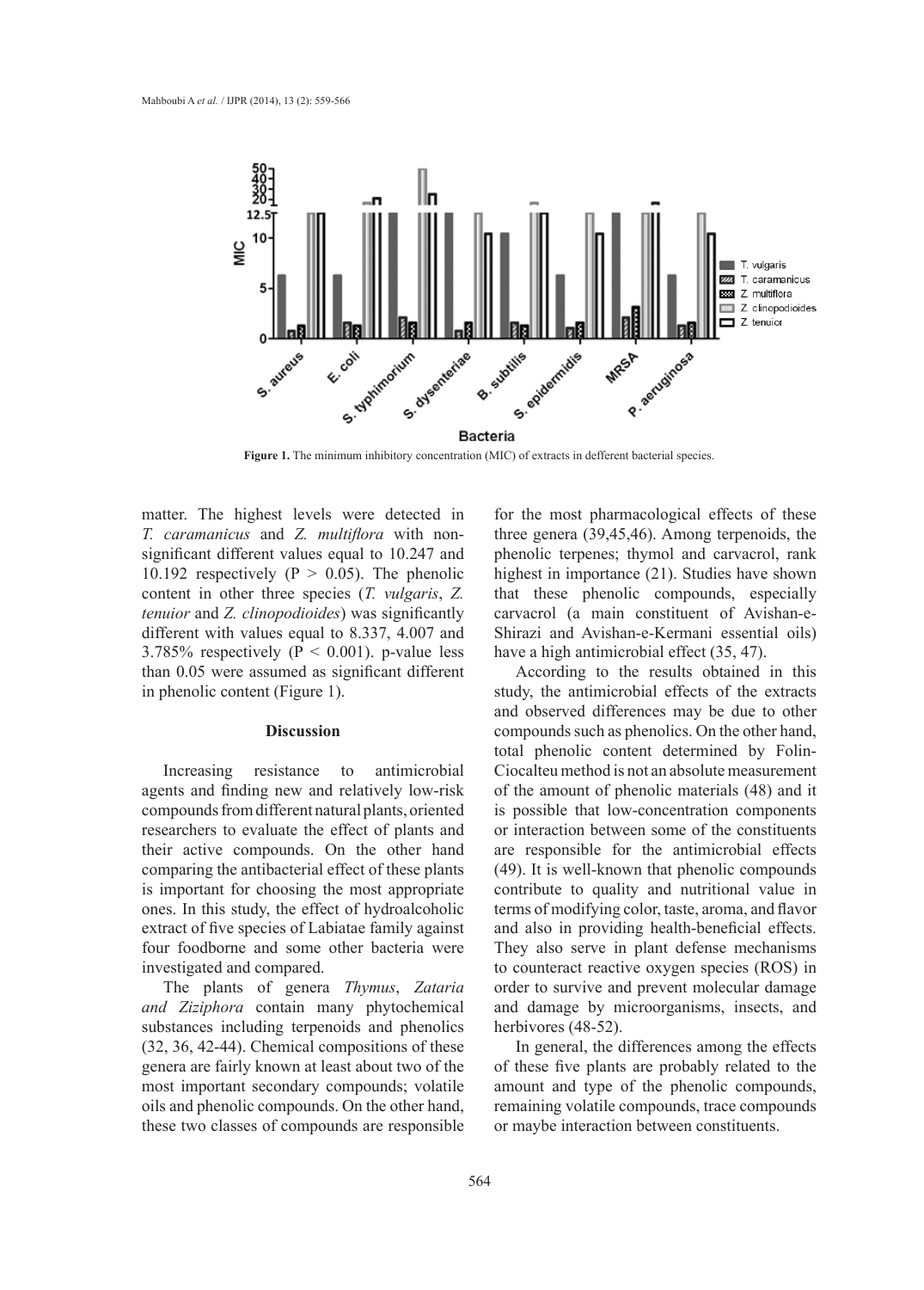Regardless of phytochemical studies and molecular composition of these plants, due to the common application of this plant as food condiments, the antimicrobial properties of these plants as a raw and crude material could be discussed. However further studies in order to evaluate the direct effect of these plants extracts or their intact and crude samples on the stability of foods and beverages are needed.

Among evaluated plants, at least two including *T. caramanicus* (Avishan-e-Kermani) and *Z. multiflora* (Avishan-e-Shirazi) have a remarkable antimicrobial effect against foodborne and other bacteria. Study of direct effect of powdered crude plant samples or their extracts on the stability of food is suggested.

#### **Acknowledgement**

We would like to acknowledge Dr. Mehrdad Faizi for his assistance in statistical analysis of the data, Dr. Sameh Mortaz Hejri and Dr. Abdolhamid Parsa for their valuable suggestions and Dr. Bahman Nikavar for his tremendous helps.

### **References**

- (1) Salek Moghadam A, Forouhesh Tehrani H, Mozafari N and Ansari H. Prevalence of virulence factors among E.coli isolated from food materials from Iran University of Medical Sciences› food microbial laboratory. *Kaums. J. FEYZ.* (2000) 4: 32-40.
- (2) García S and Heredia N. Foodborne Pathogens and Toxins: An Overview. In: Microbiologically Safe Foods. John Wiley & Sons Inc., New York (2009) 32.
- (3) Zendehdel M and Babapour V. Study of antinociceptive effects of Ziziphora tenuior and its interference on opioidergic and serotoninergic systems. *J. Vet. Res.* (2010) 65: 57-60.
- Wesley I. Public Health Impact of Foodborne Illness: (4) Impetus for the International Food Safety Effort.In: Garcia JS. Microbiologically Safe Foods*.* John Wiley & Sons Inc., New York (2009) 83.
- WHO Media Centre. Diarrhoeal disease, Fact sheet (5) N330. (2013) [cited 2013 Jan 5]. Available from: URL: http://www.who.int/mediacentre/factsheets/fs330/en/ index.html.
- WHO Media Centre. Shigella, Helath Topics. (2013) (6) [cited 2013 Jan 5]. Available from: URL: http://www. who.int/topics/shigella/en/.
- (7) Karami M. *Infectious Diseases*. Tarlan, Tehran (2011) 56.
- Ahmadi K and Sadat Masoumi M. Infectious Diseases*.* (8)

Ahmadi Cultural Institute, Tehran (2006) 19.

- Bryan FL. Epidemiology of milk-born diseases. *J.*  (9) *Food Prot.*(1983) 46: 637-649.
- $(10)$  Mokhtarian H, Mohsenzadeh M and Khezri M. The survey on the bacterial contamination of traditional ice cream produced in Mashhad city. *Ofogh-e-Danesh.* (2004) 4: 42-46.
- $(11)$  Zali MR, Moez Ardalan K, Parcham Azad K and Nik-Kholgh B. Etiologies of acute diarrheal disease in iran. *J. Res. Med. Sci.*(2003) 7: 346-356.
- $(12)$  Suitor CW and Oria M. Foodborne Disease and Public Health: Summary of an Iranian-American Workshop*.* the National Academies Press, Washington (2008) 80.
- $(13)$  Skandamis P, Koutsoumanis K, Fasseas K and Nychas GJE. Inhibition of oregano essential oil and EDTA on Escherichia coli O157:H7. *Ital. J. Food Sci.* (2001) 3: 65-75.
- (14) Schuenzel KM and Harrison MA. Microbial antagonists of food borne pathogens on fresh, minimally processed vegetables. *J. Food Prot.*(2002) 65: 1909-1915.
- (15) Rahnama M, Rohani SMR, Tajik H, Khalighi-Sigaroodi F and Rezazad-Bari M. Effects of Zataria multiflora Boiss. essential oil and nisin, alone and in combination against Listeria monocytogen in BHI broth. *J. Med. Plants.*(2009) 8: 120-131.
- (16) Salehi Surmaghi MH. Medicinal Plants and Phytotherapy Vol. 1. Donyaye Taghzieh pub., Tehran (2006) 48.
- (17) Sadegh Zadeh L, Sefidkon F and Owlia P. Chemical composition and antimicrobial activity of the essential oil of Zataria multiflora. *Pajouhesh – Va – Sazandegi.* (2006) 71: 52-56.
- (18) Ettehad GH and Arab R. Evaluation of Antibacterial Effects of Shiraz Oregano Essence (Zataria Multiflora Boiss) on Salmonella typhi and Comparing with Antibiotics. *Res. J. Biol. Sci.*(2007) 2: 674-676.
- (19) Zargari A.Medicinal Plants. Vol. 4, 1st ed., Tehran University Publications, Tehran (1989) 4.
- (20) Amin GR. Popular Medicinal Plants of Iran. Vicechancellorship of Research, Tehran University of Medical Sciences, Tehran (2005) 8.
- (21) Shafizade F. Medicinal Plants of Lorestan. Lorestan Medical University-Hayyan, Tehran (2002) 1.
- (22) Iran Herbal Pharmacopoeia Commission.Iranian herbal pharmacopoeia*.* Ministry of Health and Medical Education, Tehran (2002) 1.
- Usher G. A Dictionary of Plants*.* CBS Publisher & (23) Distribuyors, Delhi (1984) 153.
- (24) Barimani LA. Medicine and Traditional medicadions (teb va daroohaye sonati)*.* Gutenberg, Tehran (1987) 11.
- (25) Rustaiyan A, Masoudi S, Monfared A, Kamalinejad M, Lajevardi T, Sedaghat S and Yari M. Volatile Constituents of Three Thymus Species Grown Wild in Iran. *Planta Med.*(2000) 66: 197-198.
- $(26)$  Javidnia K, Tabatabaiee M and shafiee A. Composition and Antimicrobial Activity of Essential Oil of Ziziphora teniuor, Population Iran. *Daru* (1996) 6: 1-2.
- Al-Bayati FA. Synergistic antibacterial activity between (27)Thymus vulgaris and Pimpinella anisum essential oils